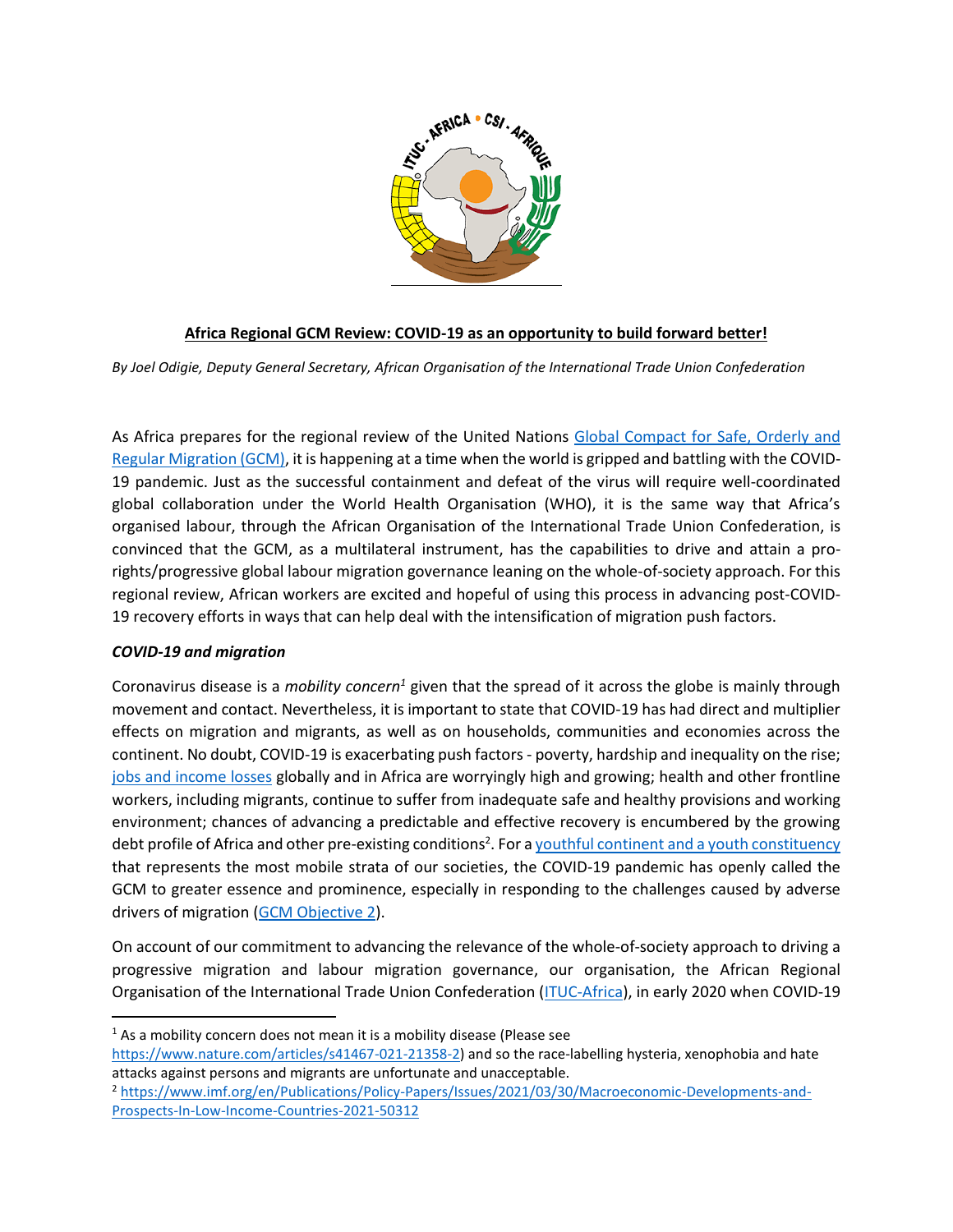landed on the shores of Africa, [wrote](http://www.ituc-africa.org/COVID-19-ITUC-Africa-letter-to-the-AU-Chairperson.html) to the African Union and the Member States to mobilise the continent and nations on a war footing to protect all persons residing in Africa without discrimination. The ITUC-Africa also compiled a simple, concise and handy [report](http://www.ituc-africa.org/Newsletter-AFRICAN-RESPONSES-TO-THE-COVID-19-HEALTH-CRISIS-THE-ROLE-OF-UNIONS-1738.html) on the 54 African States' responses to the COVID-19 pandemic. A [similar](file:///C:/Users/almeerakhalid/Library/Containers/com.microsoft.Word/Data/Downloads/Comment%20se%20déroule%20la%20préparation%3f%20J) report has highlighted actions by African trade unions (notably from Benin, Guinea, Mauritania, Côte d'Ivoire, Mali, Niger, Togo and Tunisia) to protect workers and provide basic services to migrants (GCM Objective 15). Trade unions, aside from being actively involved in the awareness and education campaign against COVID-19, consciously and deliberately focused on migrants' communities to provide them non-pharmaceutical materials (handwashing buckets, soap, hand sanitisers and face mask) and small-scale humanitarian assistance (food, clothes and shelter). The African Trade Union Migration Network in Togo (RESYNAM-Togo) [assisted in rescuing \(](https://www.basug.eu/new-trafficking-route-to-europe-via-togo/)in December 2020) and repatriating (in late March 2021), four Bangladeshi nationals who were smuggled into and later became survivors of trafficking in Togo (GCM Objective 10).

For Africa's organised labour, the expectations in the Regional Reviews, are that concrete actions to address push factors, including insecurity from violent armed conflicts and political persecution are engineered and deployed. This will help to stem the anticipated surge in desperate and dangerous migration journeys. We expect to see a well-laid out plan to review and improve health and safety in the global supply and value chain, as well as cross-border trading routes where labour migrants entry is profound to secure the health and safety of workers and migrants. Bilateral Labour Migration Agreements (BLMAs), especially their development, negotiation, adoption, implementation, monitoring and evaluation, need to benefit from collaboration.

To this end, the ITUC-Africa, being a member of the African Union Labour Migration Advisory Committee (AU-LMAC) will continue to seek collaboration with state actors and non-state actors alike on the need to build forward better, especially from the exacerbation of the socioeconomic situation by the COVID-19 pandemic. On this note, it will help if the following recommendations can be considered:

- 1. Occupational Safety and Health (OSH) must be given global priority. Universal vaccination is critical to protect everyone against COVID-19. Migrants and members of their families must not be discriminated against in vaccine management.
- 2. Africa must lead and direct its labour migration governance process. It is, therefore, advisable for Africa to consider the institutionalization of an "African Process" akin to the Asian Colombo Process. Member States of the African Union must be willing to champion this process.
- 3. It is critical to work with state actors to improve the ratification, application and enforcement of standards<sup>3</sup> governing migration and labour migration. Given the high restrictions to the enjoyment of freedom of association rights to migrants and the asymmetry of power relations skewed against migrant women, the existence of standards will increase protection and reduce exploitation and abuses.
- 4. The ITUC-Africa in late 2018 launched the [report](http://www.ituc-africa.org/STUDY-on-AFRICA-LABOUR-MIGRATION-TO-THE-GCC-STATES-THE-CASE-OF-GHANA-KENYA.html) of the study on Africa Labour Migration to the GCC States. Among other things, the study showed that an effective and inclusive stakeholder process is critical for better implementation of BLMAs and labour migration governance processes. The Abu Dhabi Dialogue (ADD) is one such arrangement. We hope to see a stocktaking

 $3$  It is useful to achieve a healthy level of ratification of ILO Conventions on labour migration <https://www.basug.eu/new-trafficking-route-to-europe-via-togo/>